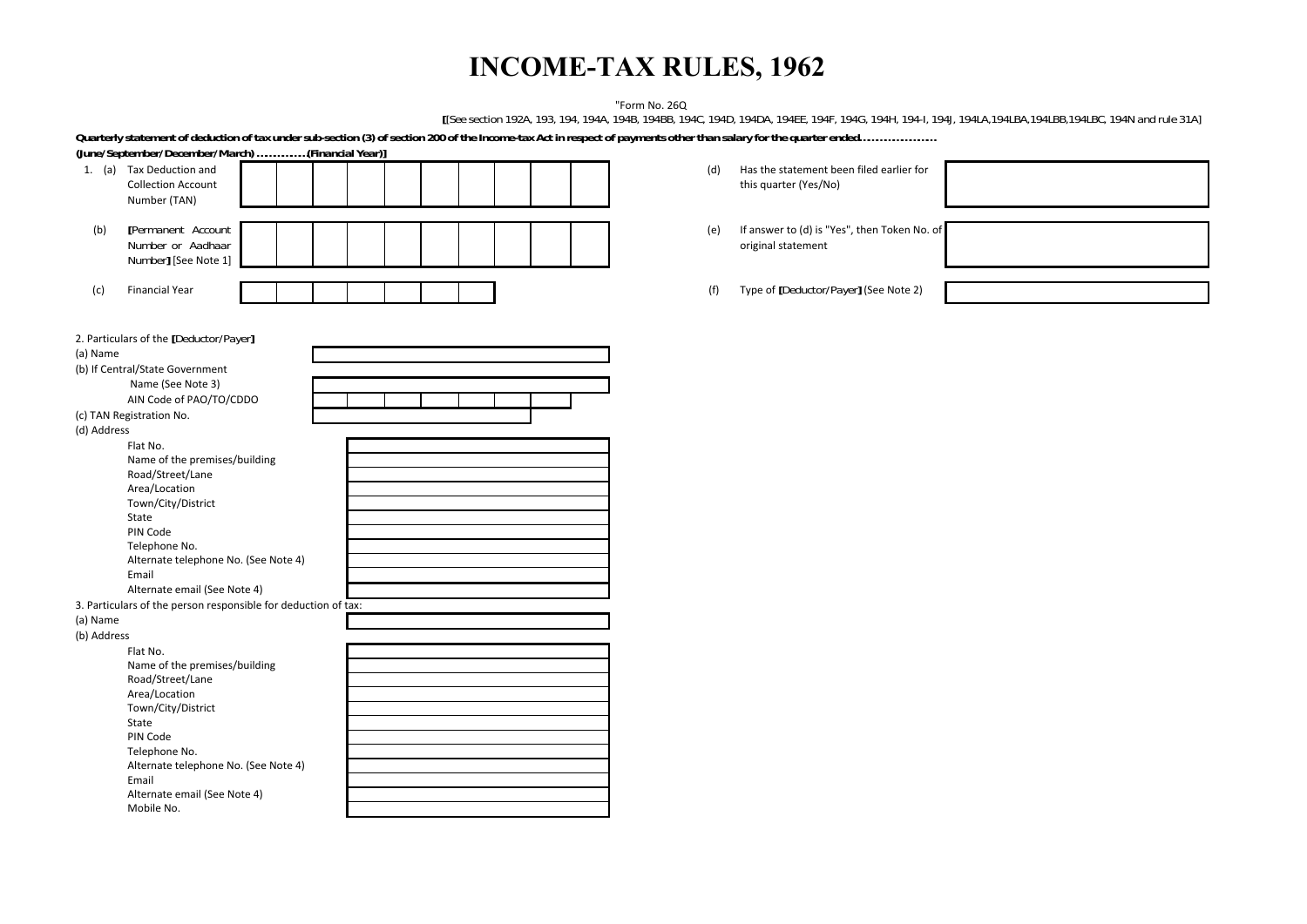#### 4. Details of tax deducted and paid to the credit of the Central Government:

| SI. No. | Tax   | <b>Interest</b> | Fee (See<br>Note 5) | Penalty /<br><b>Others</b> | <b>Total amount</b><br>deposited as<br>per challan/<br>Book<br>Adjustment<br>(402+403+404+ Adjustment<br>405) (See Note $ (B)$<br>6) | <b>Mode of</b><br>deposit<br>through<br>Challan (C)<br>/Book<br>(See Note 7) | <b>BSR</b> code/<br>Receipt<br>Number of<br>Form No.<br>24G (See<br>Note 8) | Challan<br>Serial<br>No./DDO<br>Serial no. of<br>Form No.<br>24G<br>(See Note 8) | Date on which<br>amount<br>deposited<br>through<br>challan/Date<br>of transfer<br>voucher<br>(dd/mm/yyyy)<br>(See Note 8) | Minor<br>Head of<br>Challan<br>(See Note<br>9) |
|---------|-------|-----------------|---------------------|----------------------------|--------------------------------------------------------------------------------------------------------------------------------------|------------------------------------------------------------------------------|-----------------------------------------------------------------------------|----------------------------------------------------------------------------------|---------------------------------------------------------------------------------------------------------------------------|------------------------------------------------|
| [401]   | [402] | [403]           | [404]               | [405]                      | [406]                                                                                                                                | [407]                                                                        | [408]                                                                       | [409]                                                                            | [410]                                                                                                                     | [411]                                          |
|         |       |                 |                     |                            |                                                                                                                                      |                                                                              |                                                                             |                                                                                  |                                                                                                                           |                                                |
|         |       |                 |                     |                            |                                                                                                                                      |                                                                              |                                                                             |                                                                                  |                                                                                                                           |                                                |
| 3       |       |                 |                     |                            |                                                                                                                                      |                                                                              |                                                                             |                                                                                  |                                                                                                                           |                                                |
|         |       |                 |                     |                            |                                                                                                                                      |                                                                              |                                                                             |                                                                                  |                                                                                                                           |                                                |
|         |       |                 |                     |                            |                                                                                                                                      |                                                                              |                                                                             |                                                                                  |                                                                                                                           |                                                |
|         |       |                 |                     |                            |                                                                                                                                      |                                                                              |                                                                             |                                                                                  |                                                                                                                           |                                                |

**[***5. Details of amount paid and tax deducted thereon from the deductees and amount paid without deduction (see Annexure).***]**

#### **Verification**

I, ………………………………………………………., hereby certify that all the particulars furnished above are correct and complete.

| Place. | Signature of the person responsible for deducting tax at source |
|--------|-----------------------------------------------------------------|
| Date   |                                                                 |
|        |                                                                 |
|        | . .                                                             |

Name and designation of the person resposible for deducting tax at source

................................................................................

### **Notes:**

- 1. It is mandatory for non-Government [Deductors/Payers] to quote [Permanent Account Number or Aadhaar Number]. In case of Government [deductors/payers],"Permanent Account Number or Aadhaar Number NOT REQD" should be mentioned.
- 2. Please indicate Government **[***deductor/payer***]** or non-Government **[***deductor/payer***]**.
- 3. In case of Central Government, please mention name of Ministry/Department. In case of State Government, please mention name of the State.
- 4. In alternate telephone number and alternate email, please furnish the telephone number and email of a person who can be contacted in the absence of **[***deductor/payer***]** or person responsible for deduction of tax.
- 5. Fee paid under section 234 E for late filling of TDS statement to be mentioned in separate column of 'Fee' (column 404)
- 6. In column 406, Government DDOs to mention the amount remitted by the PAO/CDDO/DTO. Other **[***deductors/payers***]** to write the exact amount deposited through challan.
- 7. In column 407, Government **[***deductors/payers***]** to write "B" where TDS is remitted to the credit of Central Government through book adjustment. Other **[***deductors/payers***]** to write "C".
- 8. Challan / Transfer Voucher (CIN / BIN) particulars , i.e. 408, 409, 410 should be exactly the same as available at Tax Information Network.
- 9. In column 411, mention minor head as marked on the challan.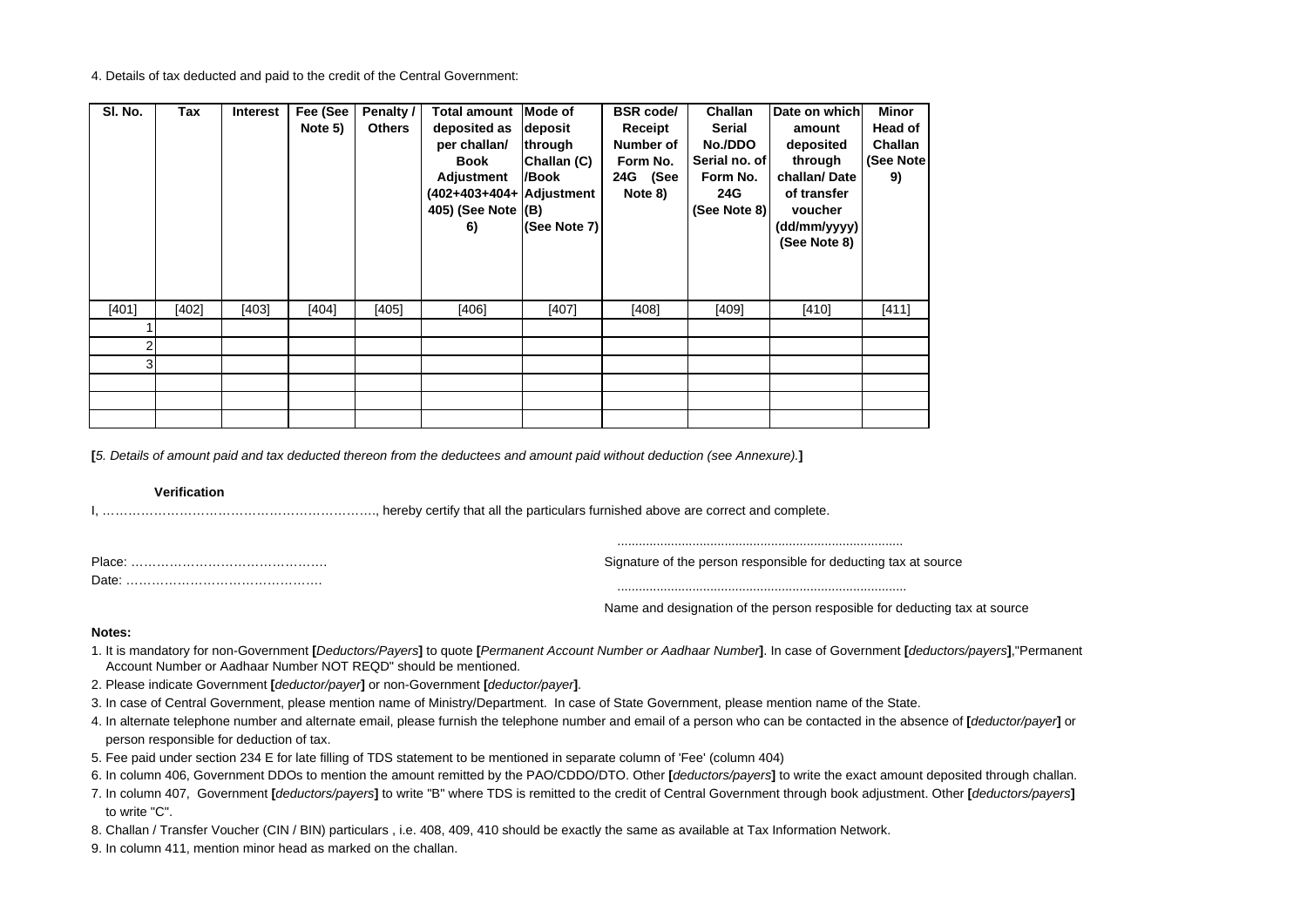#### **[***ANNEXURE: DEDUCTEE/PAYEE WISE BREAK UP OF TDS"*

## *(Please use separate Annexure for each line-item in Table at Sl. No. 4 of main Form 26Q)*

*Details of amount paid/credited during the quarter ended……….. (dd/mm/yyyy) and of tax deducted at source*

| BSR Code of branch/Receipt Number of Form No. 24G                                     | Name of the |                |  |
|---------------------------------------------------------------------------------------|-------------|----------------|--|
| Date on which challan deposited/Transfer voucher date (dd/mm/yyyy)                    |             | Deductor/Payer |  |
| Challan Serial Number / DDO Serial No. of Form No. 24G                                |             | <b>TAN</b>     |  |
| Amount as per Challan                                                                 |             |                |  |
| Total tax to be allocated among deductees/payees as in the vertical total of Col. 421 |             |                |  |
| Total interest to be allocated among the deductees/payees mentioned below             |             |                |  |

| Sl.<br>No. | Deductee /payee<br>reference number<br>provided by the<br>deductor/payer, if<br>available | Deductee/payee PAN of<br>code<br>$(01$ -Company<br>02-Other than<br>$\mathit{company}$ ) | the<br>deductee/<br>payee | Name of<br>the<br>deductee/<br>payee | Section Date of<br>code<br>(See<br>Note 8) | payment<br>or credit<br>(dd/mm/<br>yyyy) | paid or<br>credited | Amount Amount of<br>cash<br>withdrawal in<br>excess of Rs. 1<br>crore as<br>referred to in<br>section 194N |       | Total tax   Total tax   Date of<br>deducted deposited deduction | (dd/mm/yyyy) | Rate at<br>which<br><i>deducted</i> | <b>Reason</b> for<br>non-deduction/<br>lower deduction/<br><b>Higher Deduction/</b><br>Threshold/<br>Transporter etc.<br>(See notes 1 to 7) | Number of the<br>certificate under<br>section 197 issued<br>by the Assessing<br>Officer for<br>non-deduction/<br>lower deduction |
|------------|-------------------------------------------------------------------------------------------|------------------------------------------------------------------------------------------|---------------------------|--------------------------------------|--------------------------------------------|------------------------------------------|---------------------|------------------------------------------------------------------------------------------------------------|-------|-----------------------------------------------------------------|--------------|-------------------------------------|---------------------------------------------------------------------------------------------------------------------------------------------|----------------------------------------------------------------------------------------------------------------------------------|
| [412]      | [413]                                                                                     | [414]                                                                                    | [415]                     | [416]                                | [417]                                      | [418]                                    | [419]               | [419A]                                                                                                     | [420] | [421]                                                           | [422]        | [423]                               | [424]                                                                                                                                       | [425]                                                                                                                            |
|            |                                                                                           |                                                                                          |                           |                                      |                                            |                                          |                     |                                                                                                            |       |                                                                 |              |                                     |                                                                                                                                             |                                                                                                                                  |
|            |                                                                                           |                                                                                          |                           |                                      |                                            |                                          |                     |                                                                                                            |       |                                                                 |              |                                     |                                                                                                                                             |                                                                                                                                  |
|            |                                                                                           |                                                                                          |                           |                                      |                                            |                                          |                     |                                                                                                            |       |                                                                 |              |                                     |                                                                                                                                             |                                                                                                                                  |
|            |                                                                                           |                                                                                          |                           |                                      |                                            |                                          |                     |                                                                                                            |       |                                                                 |              |                                     |                                                                                                                                             |                                                                                                                                  |
|            |                                                                                           |                                                                                          |                           |                                      |                                            |                                          |                     |                                                                                                            |       |                                                                 |              |                                     |                                                                                                                                             |                                                                                                                                  |
| Total      |                                                                                           |                                                                                          |                           |                                      |                                            |                                          |                     |                                                                                                            |       |                                                                 |              |                                     |                                                                                                                                             |                                                                                                                                  |

## *Verification*

*I, ………………………………………………………………………, hereby certify that all the particulars furnished above are correct and complete.*

*Place: ………………….. …………………………………………..*

*Signature of the person responsible for deducting tax at source* 

*Date: ………………….. ………….………………………………..*

*Name and designation of the person responsible for deducting tax at source*